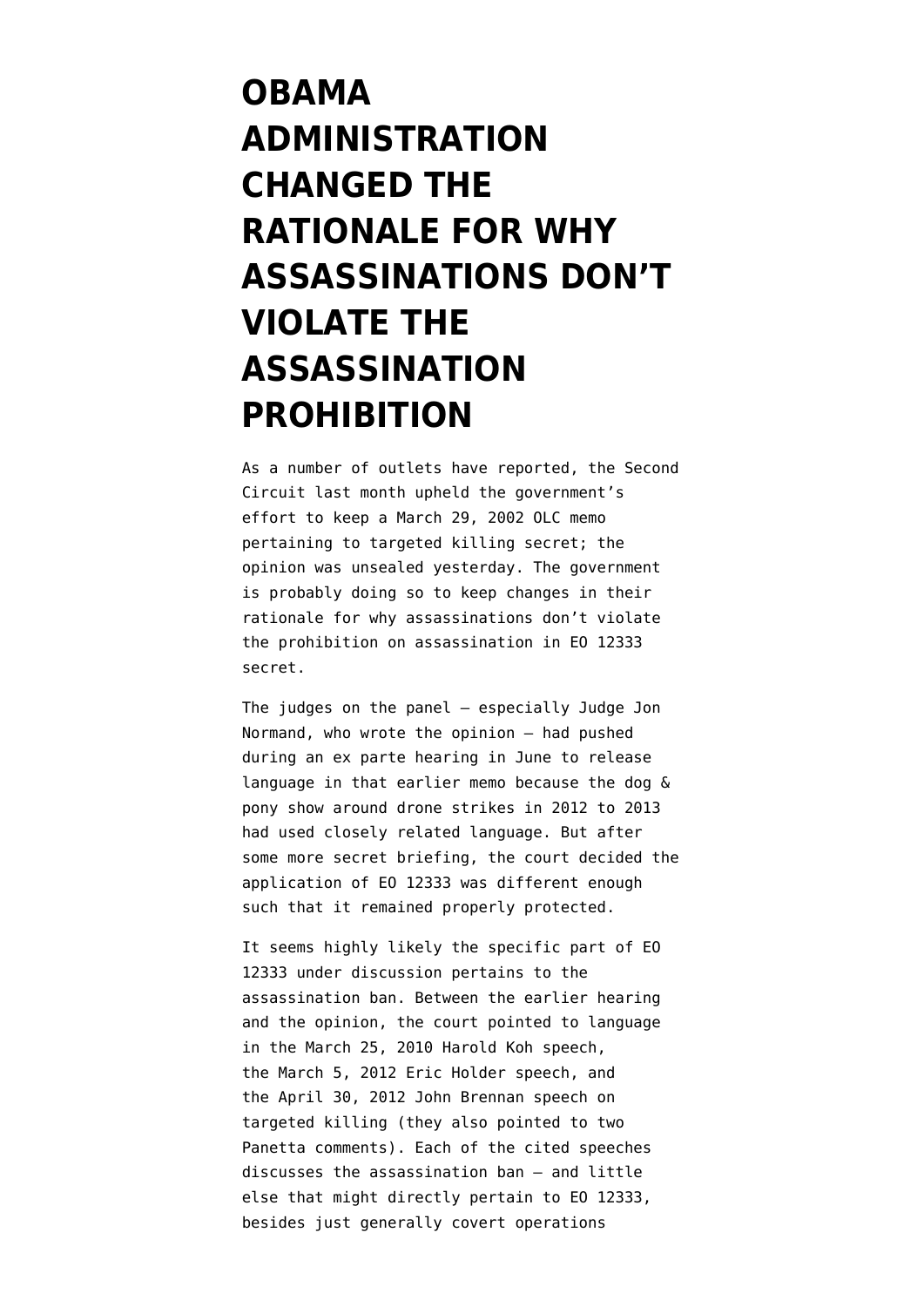authorized under Article II. There's this language in Koh's speech.

> Fourth and finally, some have argued that our targeting practices violate *domestic law,* in particular, the longstanding *domestic ban on assassinations*. But under domestic law, the use of lawful weapons systems—consistent with the applicable laws of war—for precision targeting of specific high-level belligerent leaders when acting in selfdefense or during an armed conflict is not unlawful, and hence does not constitute "assassination."

## This language in Holder's speech,

Some have called such operations "assassinations." They are not, and the use of that loaded term is misplaced. Assassinations are unlawful killings. Here, for the reasons I have given, the U.S. government's use of lethal force in self defense against a leader of al Qaeda or an associated force who presents an imminent threat of violent attack would not be unlawful — and therefore would not violate the Executive Order banning assassination or criminal statutes.

## And this language in Brennan's speech.

In this armed conflict, individuals who are part of al-Qa'ida or its associated forces are legitimate military targets. We have the authority to target them with lethal force just as we targeted enemy leaders in past conflicts, such as German and Japanese commanders during World War II.

But even though all these public speeches commented on this interpretation of the assassination ban, the 2nd Circuit still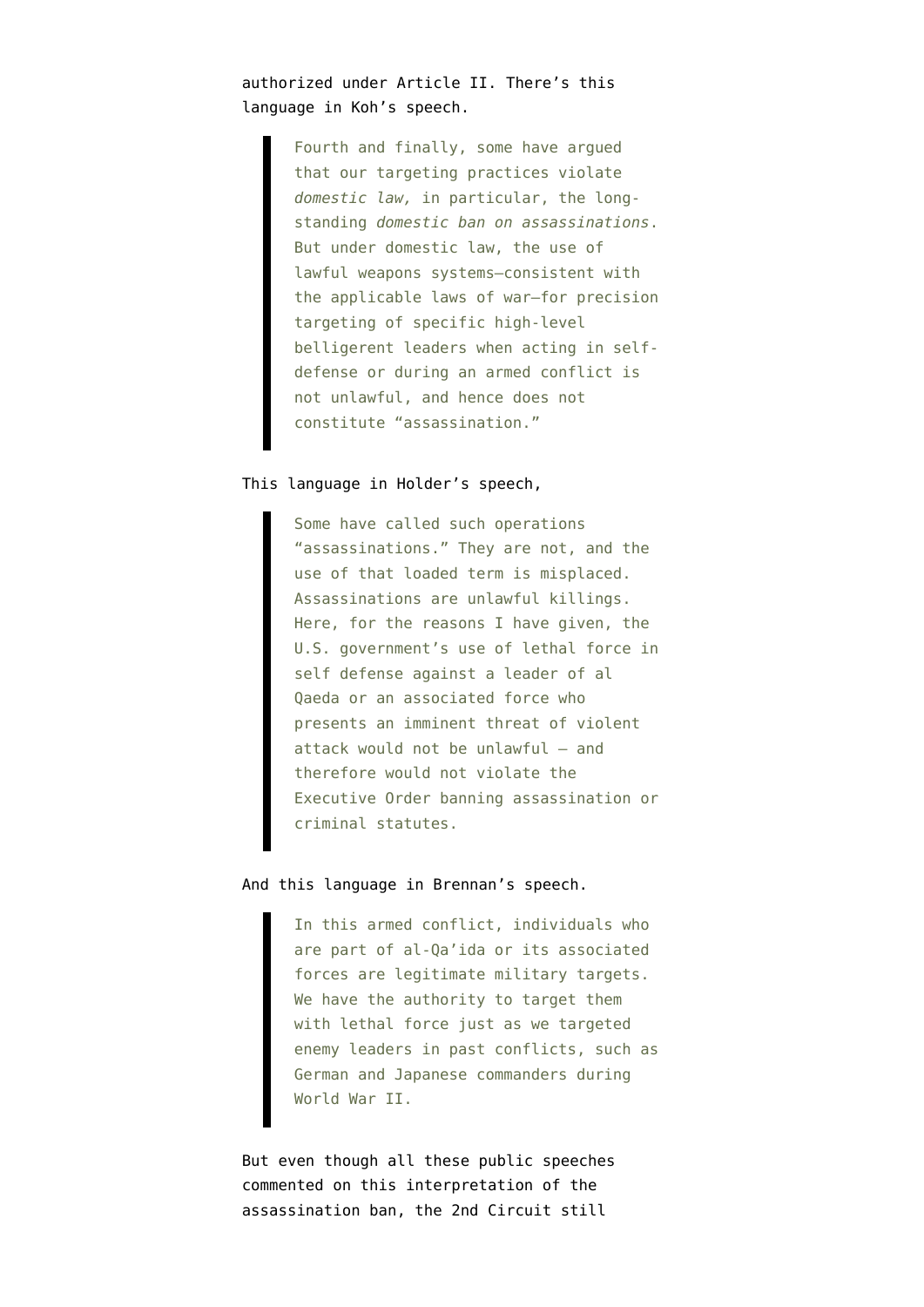permitted the government to shield the earlier memo.

[The transcript](https://www.aclu.org/sites/default/files/field_document/transcript-_expartehearing-2ndcircuit20150706.pdf) of the June ex parte hearing reveals one explanation for that: the earlier memo was a "far broader interpretation" of the issue.

MS. NORMAND: Your Honor, Exhibit E is a March 2002 memorandum **Example 2016** From OLC. It was prepared many years before the analysis in the OLC DoD memo that the Court previously ordered released. It addresses **Example 1** but is a far broader interpretation and treatment of that issue than appears in either the White Paper or the OLC DoD memo.

## That's consistent with the government's earlier [claim](https://www.aclu.org/sites/default/files/assets/tk_foia_govt_opposition_brief.pdf) (which I wrote about [here\)](https://www.emptywheel.net/2015/04/09/governments-assassination-of-anwar-al-awlaki-used-substantially-different-eo-12333-analysis/).

Although the district court noted that the OLC-DOD Memorandum released by this Court contained a "brief mention" of Executive Order 12,333, the district court concluded that the analysis in the March 2002 Memorandum is significantly different from any legal analysis that this Court held has been officially disclosed and for which privilege has been waived.

In other words, while the earlier memo discusses the same aspect of EO 12333 as these public speeches (again, the assassination ban is by far the most likely thing), the earlier memo uses significantly different analysis, and so it may be hidden.

The June transcript also reveals that OLC lawyers reviewed and wrote on the 2002 memo at a later time — the implication being that someone in OLC reviewed the earlier memo in 2010 when writing the Awlaki one (and curiously, that hard copy with handwritten notes is the only one DOJ claims it can find).